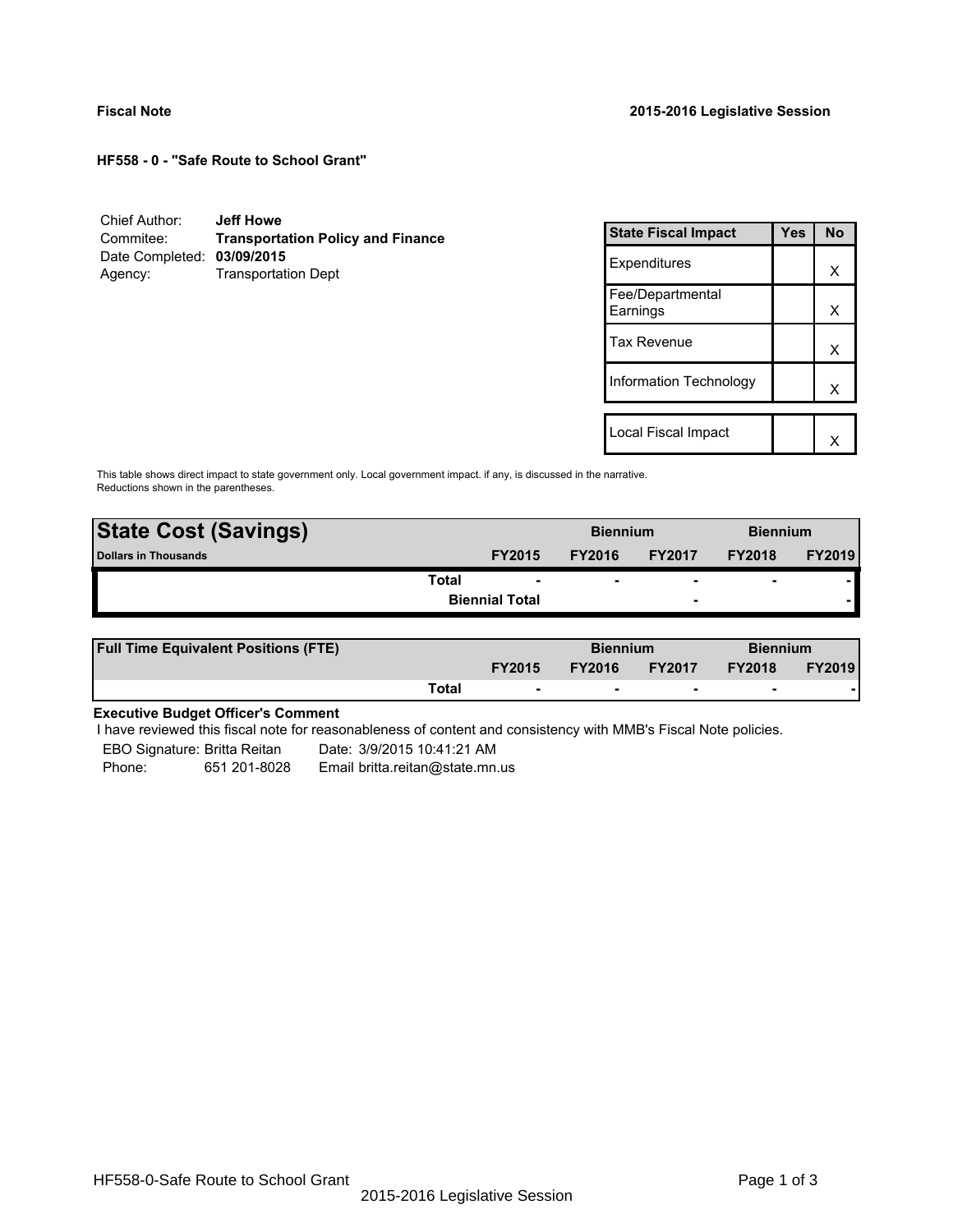# **State Cost (Savings) Calculation Details**

This table shows direct impact to state government only. Local government impact, if any, is discussed in the narrative. Reductions are shown in parentheses.

\*Transfers In/Out and Absorbed Costs are only displayed when reported.

| State Cost (Savings) = 1-2                        |                       |               | <b>Biennium</b>          |               | <b>Biennium</b> |               |
|---------------------------------------------------|-----------------------|---------------|--------------------------|---------------|-----------------|---------------|
| <b>Dollars in Thousands</b>                       |                       | <b>FY2015</b> | <b>FY2016</b>            | <b>FY2017</b> | <b>FY2018</b>   | <b>FY2019</b> |
|                                                   | <b>Total</b>          |               | ۰                        |               |                 |               |
|                                                   | <b>Biennial Total</b> |               |                          | ٠             |                 |               |
| 1 - Expenditures, Absorbed Costs*, Transfers Out* |                       |               |                          |               |                 |               |
|                                                   | <b>Total</b>          |               | $\overline{\phantom{0}}$ | -             |                 |               |
|                                                   | <b>Biennial Total</b> |               |                          | -             |                 |               |
| 2 - Revenues, Transfers In*                       |                       |               |                          |               |                 |               |
|                                                   | <b>Total</b>          | -             | $\overline{\phantom{0}}$ | -             |                 |               |
|                                                   | <b>Biennial Total</b> |               |                          | ٠             |                 |               |

# **Bill Description**

House File 558 would only allow a city, county or town to be eligible for safe routes to schools (SRTS) grants if it has adopted subdivision regulations that require a developer to include safe routes to school infrastructure in new developments.

### **Assumptions**

 MnDOT assumes the costs to update SRTS documents and check applications for this new eligibility requirement would be minimal; no cost will be included.

As MnDOT will be under contract with all grant recipients for current SRTS infrastructure funding by June  $30<sub>th</sub>$ , 2015, there should be no fiscal impact for grants that can no longer be awarded. The annual base SRTS appropriation is typically used for non-infrastructure grants (planning, training, etc), and MnDOT typically contracts with schools for these grants, so there should be no impact.

MnDOT assumes this clause is fairly rare in subdivision regulations. Therefore this would limit potential candidates for SRTS infrastructure grants if the legislature should appropriate funds for this purpose, at least in the short term.

# **Expenditure and/or Revenue Formula**

There would be no fiscal impact to MnDOT.

# **Long-Term Fiscal Considerations**

It may limit the candidates for future SRTS infrastructure grants if the legislature should appropriate funds for this purpose.